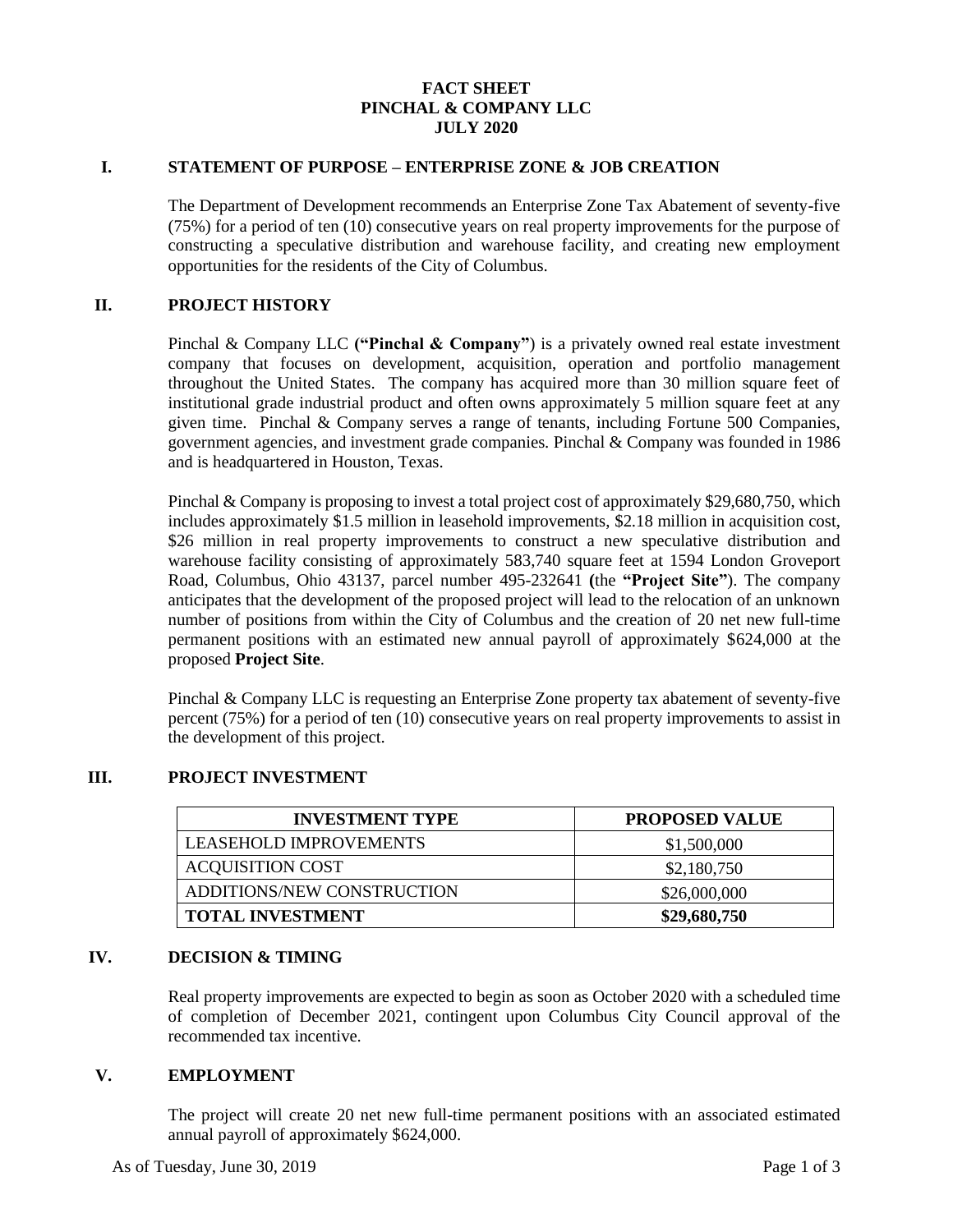| <b>Position Title</b> | <b>Number</b><br>of New<br><b>Jobs</b> | Average<br><b>Hourly Rate</b> | Average<br><b>Annual Salary</b> | <b>Total</b><br><b>Estimated</b><br><b>Payroll for New</b><br><b>Positions</b> |
|-----------------------|----------------------------------------|-------------------------------|---------------------------------|--------------------------------------------------------------------------------|
| Distribution Workers  | 20                                     | \$15.00                       | \$31,200                        | \$624,000                                                                      |
|                       |                                        |                               |                                 |                                                                                |
| <b>TOTALS</b>         | 20                                     |                               |                                 | \$624,000                                                                      |

The proposed project site is located at 1594 London Groveport Road, Columbus, Ohio 43137, parcel number 495-232641.

# **VI. REQUESTED PUBLIC PARTICIPATION**

The Department of Development recommends an Enterprise Zone Tax Abatement of seventy-five percent (75%) for a period of ten (10) years on real property improvements for the purposes of constructing a new speculative distribution and warehouse facility at the proposed **Project Site**.

# **VII. NEW TAX IMPACT: ANNUAL & 10-YEAR SUMMARY**

| <b>Unabated Revenue</b>                                                                                                             | Average<br><b>Annual</b> | 10-year<br><b>Summary</b> | 20-year<br><b>Summary</b> |
|-------------------------------------------------------------------------------------------------------------------------------------|--------------------------|---------------------------|---------------------------|
| Real Property Tax Revenue<br>А.                                                                                                     | \$919,571                | \$9,195,710               | \$18,391,420              |
| New City Income Tax Revenue<br>B.                                                                                                   | \$15,600                 | \$156,000                 | \$312,000                 |
| <b>Total Unabated Tax Revenue</b><br>$C_{\cdot}$<br>$(i.e., A. + B.)$                                                               | \$935,171                | \$9,351,710               | \$18,703,420              |
| <b>Proposed Tax Abatement Impact</b>                                                                                                | Average<br><b>Annual</b> | 10-year<br><b>Summary</b> | 20-year<br><b>Summary</b> |
| D. Total Proposed Tax Abatement<br>seventy-five percent (75%)/ten (10)<br><b>Consecutive Years on Real Property</b><br>Improvements | \$689,678                | \$6,896,780               | \$6,896,780               |
| <b>Total Unabated Property Tax</b><br>Ε.<br>Revenue<br>$(i.e., C.-D.)$                                                              | \$245,493                | \$2,454,930               | \$11,806,640              |
| <b>School District Impact:</b><br><b>Columbus City School District</b>                                                              | Average<br><b>Annual</b> | 10-year<br><b>Summary</b> | 20-year<br><b>Summary</b> |
| F. Existing School District Revenue<br>from Real Property at site (pre<br>abatement)                                                | \$7,972                  | \$79,720                  | \$159,440                 |
| G. New Revenue as a Result of the<br>Proposed Project (post abatement)                                                              | \$133,453                | \$1,334,530               | \$6,672,382               |
| H. Total School District Revenue (i.e.,<br>$F. + G.$                                                                                | \$141,425                | \$1,414,250               | \$6,831,822               |